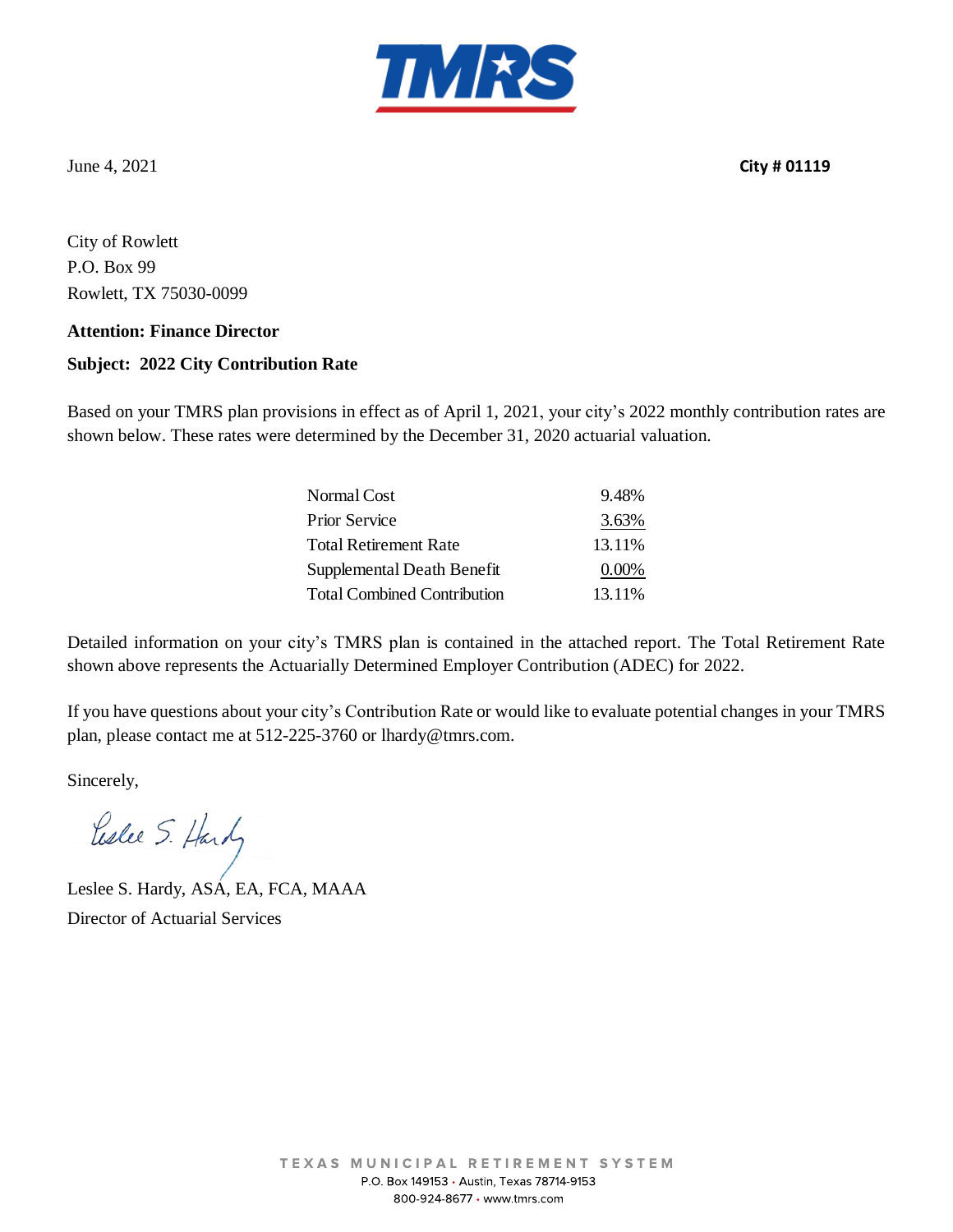## **Table of Contents**

| <b>Rate Stabilization</b><br><b>Techniques</b> | A summary of the techniques currently available to assist cities in stabilizing<br>their contribution rate. |
|------------------------------------------------|-------------------------------------------------------------------------------------------------------------|
|                                                |                                                                                                             |
| <b>Executive Summary</b>                       | A comparison of the highlights of the December 31, 2020 and December 31,                                    |
|                                                | 2019 actuarial valuations for your city. Included are membership counts, asset                              |
|                                                | information, actuarial information, and contribution rate requirements.                                     |
|                                                |                                                                                                             |
| <b>Summary of Benefit</b>                      | A summary of plan provisions in effect as of April 1, 2021.                                                 |
| <b>Provisions</b>                              |                                                                                                             |
| <b>Calculation of</b>                          | Details the calculation of the Full Retirement Rate (ADEC) and the                                          |
| <b>Contribution</b>                            | Supplemental Death Rate, if applicable, for your city.                                                      |
| <b>Requirements</b>                            |                                                                                                             |
|                                                |                                                                                                             |
| <b>UAAL/OAAL</b>                               | Information on the Unfunded Actuarial Accrued Liability                                                     |
| <b>Amortization Bases and</b>                  | (UAAL)/Overfunded Actuarial Accrued Liability (OAAL) amortization bases                                     |
| <b>Payments</b>                                | and payments for your city.                                                                                 |
|                                                |                                                                                                             |
| <b>Reconciliation of Full</b>                  | A detailed reconciliation of changes in your city's Full Retirement Rate                                    |
| <b>Retirement Rate from</b>                    | (ADEC) since the prior valuation.                                                                           |
| <b>Prior Actuarial Valuation</b>               |                                                                                                             |
| <b>Report</b>                                  |                                                                                                             |
| <b>Historical and Projected</b>                | This schedule provides your city with historical cash flows, interest credits                               |
| <b>Accumulation of the BAF</b>                 | and the year-end balance of its Benefit Accumulation Fund (BAF), as well as                                 |
| <b>Balance</b>                                 | projected values for calendar years 2021 and 2022.                                                          |
|                                                |                                                                                                             |
| <b>Risks Associated with</b>                   | An explanation of risk measurements associated with your city's TMRS plan.                                  |
| <b>Measuring the Accrued</b>                   |                                                                                                             |
| <b>Liability and Actuarially</b>               |                                                                                                             |
| <b>Determined Contribution</b>                 |                                                                                                             |
|                                                |                                                                                                             |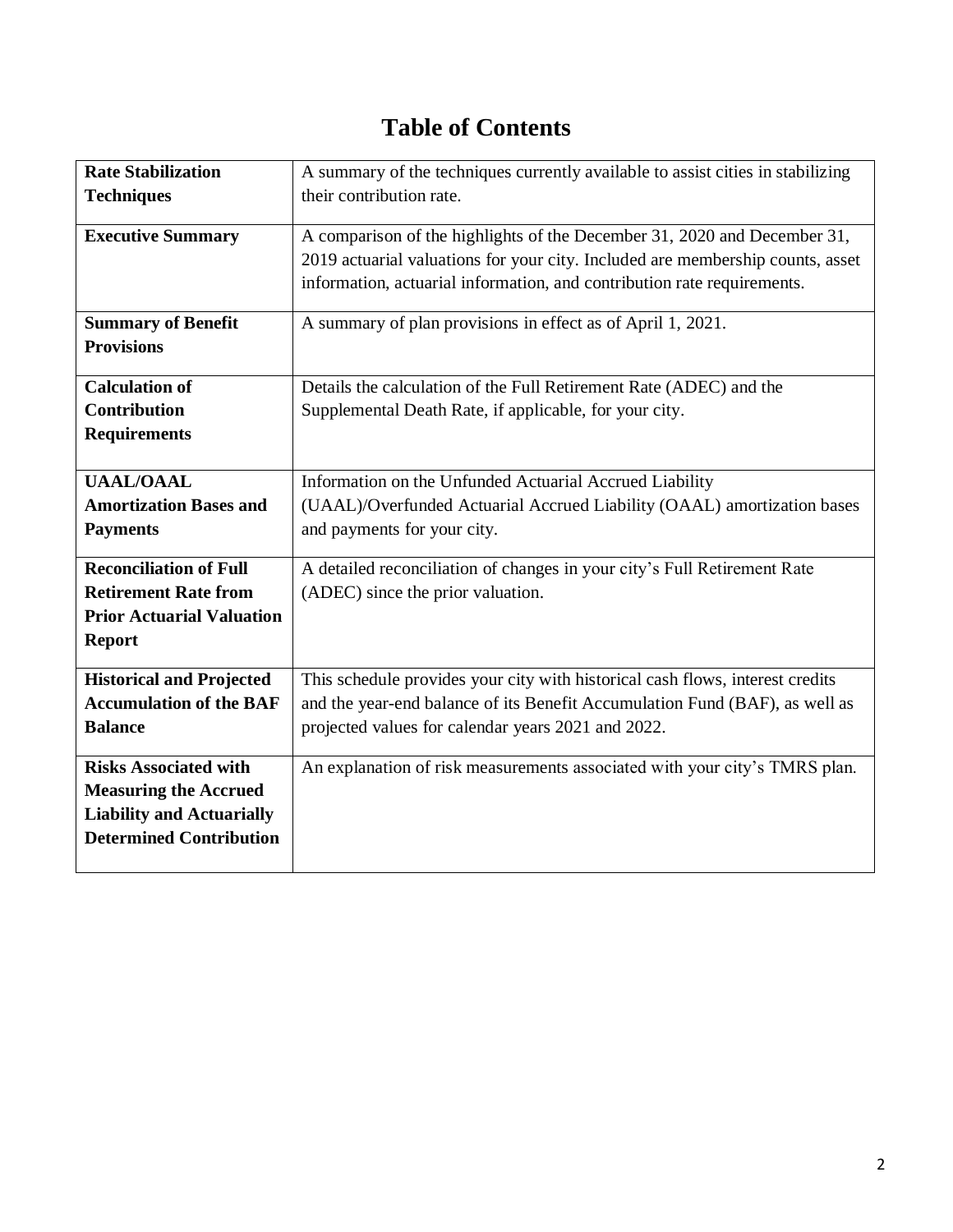### **Rate Stabilization Techniques**

Contribution rate stabilization is a strategic goal of the TMRS Board of Trustees. Since 2007, the Board has approved many actuarial changes to minimize short-term volatility in contribution rates while maximizing longterm System sustainability. Under the current funding policy in which rates are actuarially determined each year, contribution rate stabilization is fully optimized at the System level; therefore, any further rate stabilization must be achieved at the city level.

For cities with an Unfunded Actuarial Accrued Liability (UAAL), the most effective way for a city to stabilize its TMRS contribution rate is to determine an affordable contribution rate that exceeds the required rate and continue to pay that same rate even when the calculated rate decreases in subsequent valuations. These additional contributions at a predetermined fixed rate accomplish the following:

- Provide a stable annual contribution rate for budgeting purposes;
- Directly reduces the UAAL dollar for dollar;
- Pays off the UAAL quicker;
- Produce cost savings over the long run; and
- Provide a contribution rate cushion for future adverse plan experience.

For cities with an Overfunded Actuarial Accrued Liability (OAAL or surplus), the calculated contribution rate is determined by decreasing the normal cost rate (the cost of the current year accruals for active employees) by a prior service rate calculated to keep the funded ratio at approximately the current level. The result is a required contribution rate less than the normal cost. It is important to note that there is still a chance that adverse plan experience could result in the funded ratio dropping below 100%. In order to dampen contribution rate volatility and to increase the likelihood of maintaining a funded ratio greater than 100%, TMRS encourages cities in a surplus position to consider paying the full normal cost rate (or as much as possible toward the full normal cost rate) until the funded ratio is at least 110%.

Because additional contributions are entirely voluntary, a city may revert to paying the minimum required rate if financial circumstances change during the year. There is no formal action that needs to be taken by a city to contribute at a higher level than the required monthly minimum. Additional monthly contributions may be made during the normal payroll reporting process by simply filling out line 2. A. of Form TMRS 3 with the increased city contribution rate.

If your city would like to explore the impact of any of these rate stabilization techniques on your TMRS plan, please contact Leslee Hardy, Director of Actuarial Services, at **lhardy@tmrs.com**.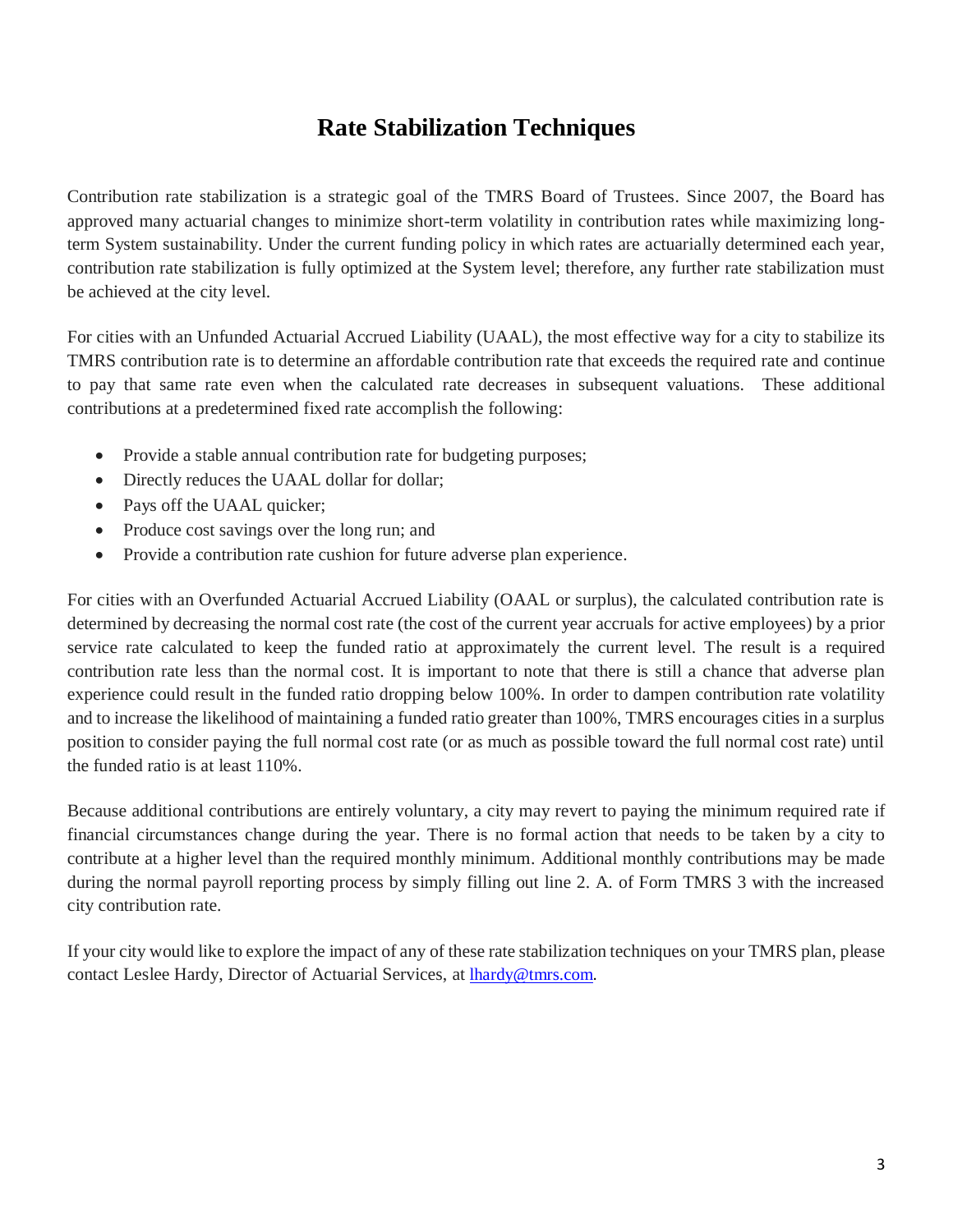# **Executive Summary**

| Valuation as of                                          | 12/31/2020 |               | 12/31/2019    |              |
|----------------------------------------------------------|------------|---------------|---------------|--------------|
| Membership as of the Valuation Date                      |            |               |               |              |
| Number of<br>$\bullet$                                   |            |               |               |              |
| - Active members                                         |            | 411           |               | 408          |
| - Retirees and beneficiaries                             |            | 265           |               | 250          |
| - Inactive members                                       |            | 300           |               | 280          |
| - Total                                                  |            | 976           |               | 938          |
| Prior year's payroll provided by TMRS                    | \$         | 28,213,467    | \$            | 27,848,458   |
| Valuation Payroll                                        | \$         | 29,583,138    | $\mathcal{S}$ | 28,499,621   |
| Benefit Accumulation Fund (BAF) Assets                   |            |               |               |              |
| Market BAF Balance<br>$\bullet$                          | \$         | 139,976,645   | \$            | 129,708,751  |
| BAF crediting rate                                       |            | 7.45%         |               | 15.42%       |
| Interest credited on beginning BAF balance<br>$\bullet$  | \$         | 9,665,015     | \$            | 17,276,205   |
| Employer contributions<br>$\bullet$                      |            | 3,681,858     |               | 3,570,170    |
| Member contributions during year<br>$\bullet$            |            | 1,974,943     |               | 1,949,392    |
| Benefit and refund payments                              |            | 5,053,922     |               | 5,118,244    |
| Actuarial Value of Assets (AVA)                          |            |               |               |              |
| Market BAF Balance                                       | \$         | 139,976,645   | \$            | 129,708,751  |
| Actuarial Value of Assets (AVA)<br>$\bullet$             |            | 137,193,030   |               | 127,646,343  |
| AVA as a Percentage of BAF                               |            | 98.0%         |               | 98.4%        |
| Return on AVA                                            |            | 7.01%         |               | 6.93%        |
| <b>Actuarial Information</b>                             |            |               |               |              |
| Actuarial accrued liability (AAL)<br>$\bullet$           | \$         | 152,452,998   | \$            | 142,774,024  |
| Actuarial value of assets (AVA)                          |            | 137, 193, 030 |               | 127,646,343  |
| Unfunded actuarial accrued liability (UAAL)<br>$\bullet$ |            | 15,259,968    |               | 15, 127, 681 |
| UAAL as % of pay                                         |            | 54.1%         |               | 54.3%        |
| Funded ratio (AVA/AAL)<br>$\bullet$                      |            | 90.0%         |               | 89.4%        |
| Employer normal cost                                     |            | 9.48%         |               | 9.41%        |
| Prior Service Rate                                       |            | 3.63%         |               | 3.62%        |
| <b>Contribution Rates</b>                                |            | 2022          |               | 2021         |
| Member<br>$\bullet$                                      |            | 7.00%         |               | 7.00%        |
| Full retirement rate (ADEC)                              |            | 13.11%        |               | 13.03%       |
| Supplemental Death rate                                  |            | 0.00%         |               | 0.00%        |
| <b>Total Employer Contribution Estimates</b>             |            | 2022          |               | 2021         |
| Projected payroll<br>$\bullet$                           | \$         | 30,396,674    | \$            | 29,283,361   |
| Combined contribution rate                               |            | 13.11%        |               | 13.03%       |
| Estimated employer contribution                          | \$         | 3,985,004     | \$            | 3,815,622    |

Note: Results from prior year reflect the plan provisions shown on the next page.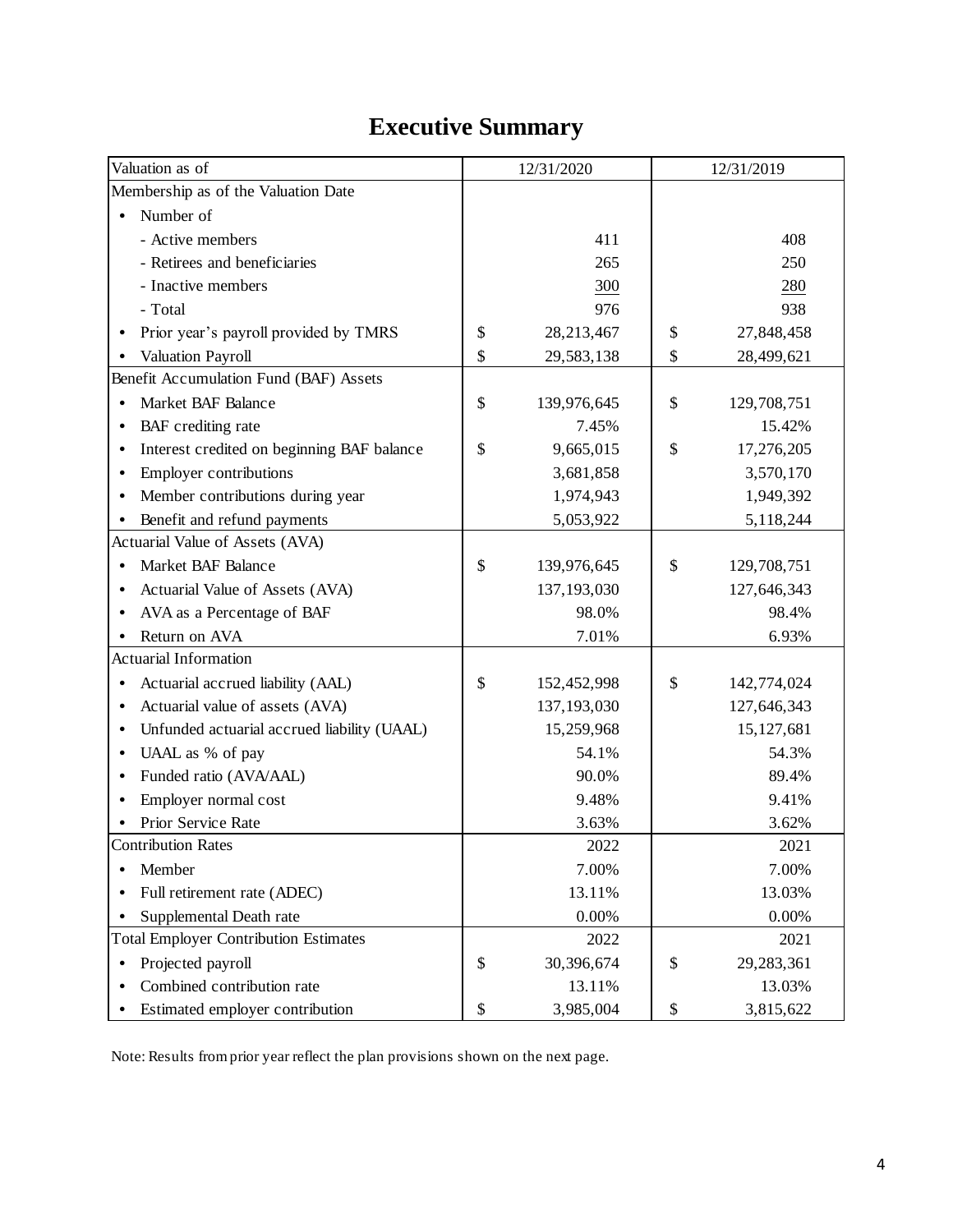### **Summary of Benefit Provisions**

The plan provisions are adopted by the governing body of the City, within the options available in the state statutes governing TMRS. Plan provisions for the City in effect as of April 1, 2021 were as follows:

| Employee deposit rate                          | 7%                       |
|------------------------------------------------|--------------------------|
| Matching ratio (city to employee)              | 2 to 1                   |
| Years required for vesting                     | 5                        |
| Retirement Eligibility (Age/Service)           | 60/5, 0/20               |
| <b>Updated Service Credit</b>                  | 100% Repeating Transfers |
| Annuity Increase (to retirees)                 | 50% of CPI Repeating     |
| Supplemental Death Benefit to Active Employees | N <sub>0</sub>           |
| Supplemental Death Benefit to Retirees         | N <sub>0</sub>           |

If you have any questions about your city's benefit provisions or would like to discuss plan changes, please contact the City Services Department at cityservices@tmrs.com.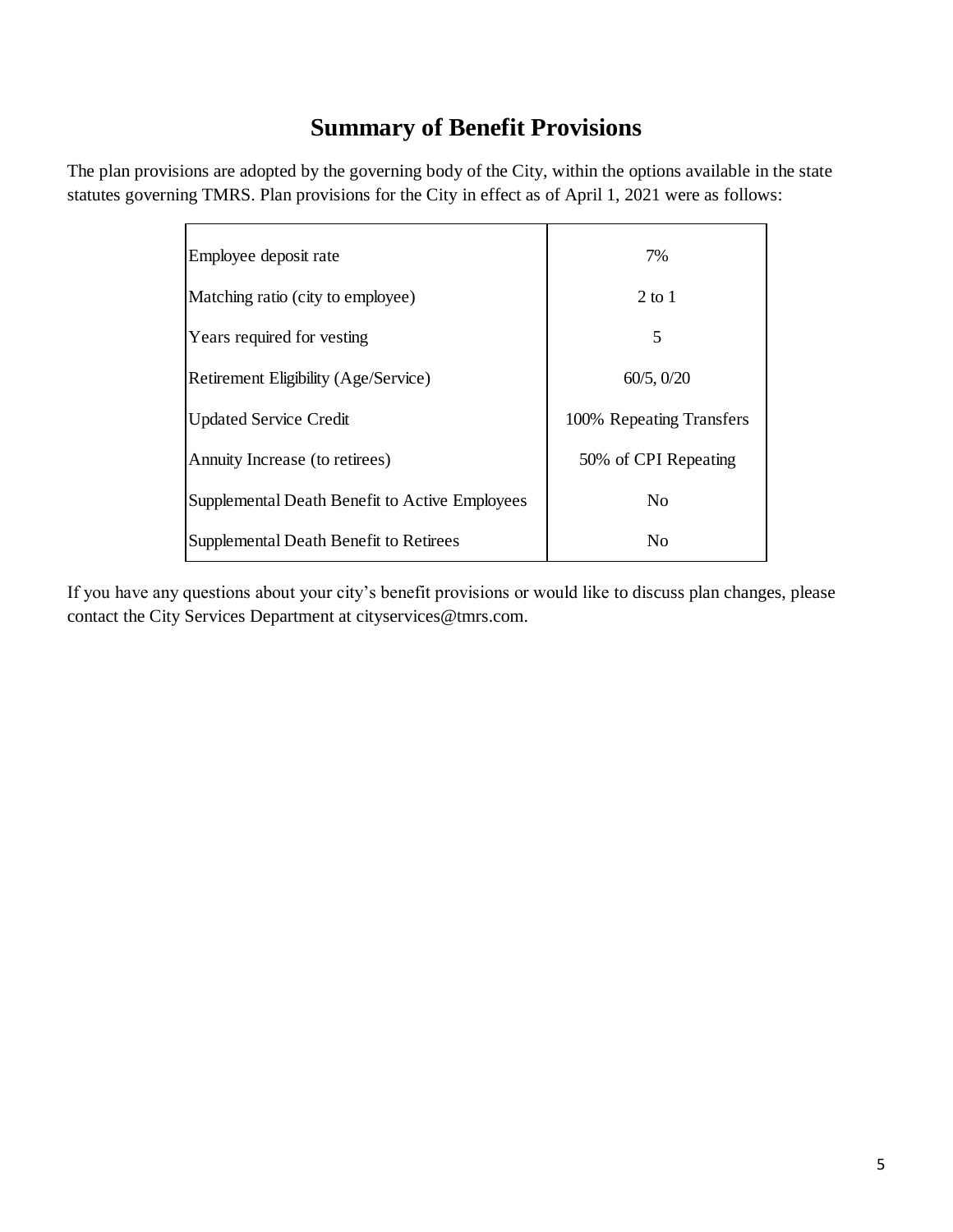# **Calculation of Contribution Requirements**

|                                                         | From Valuation Report as of |                   |    |                   |
|---------------------------------------------------------|-----------------------------|-------------------|----|-------------------|
|                                                         |                             | December 31, 2020 |    | December 31, 2019 |
| 1. Prior year's payroll reported to TMRS                | \$                          | 28,213,467        | \$ | 27,848,458        |
| 2. Valuation payroll                                    |                             | 29,583,138        |    | 28,499,621        |
| 3. Employer normal cost rate                            |                             | 9.48%             |    | 9.41%             |
| 4. Actuarial liabilities                                |                             |                   |    |                   |
| Active members<br>a.                                    | \$                          | 70,587,459        | \$ | 65,638,938        |
| Inactive members<br>b.                                  |                             | 22,536,584        |    | 20,861,902        |
| Annuitants<br>c.                                        |                             | 59,328,955        |    | 56,273,184        |
| Total actuarial accrued liability<br>d.                 | \$                          | 152,452,998       | \$ | 142,774,024       |
| 5. Actuarial value of assets                            |                             | 137, 193, 030     |    | 127,646,343       |
| 6. Unfunded actuarial accrued liability (UAAL) (4d - 5) | \$                          | 15,259,968        | \$ | 15, 127, 681      |
| 7. Funded ratio $(5 / 4d)$                              |                             | 90.0%             |    | 89.4%             |
| 8. Equivalent Single Amortization Period*               |                             | 20.9 Years        |    | 21.9 Years        |
| 9. Assumed payroll growth rate                          |                             | 2.75%             |    | 2.75%             |
| <b>Contribution Rates:</b>                              |                             | 2022              |    | 2021              |
| 10. Full retirement rate                                |                             |                   |    |                   |
| Normal cost<br>a.                                       |                             | 9.48%             |    | 9.41%             |
| Prior service<br>b.                                     |                             | 3.63%             |    | 3.62%             |
| Full retirement rate<br>$\mathbf{c}$ .                  |                             | 13.11%            |    | 13.03%            |
| 11. Supplemental Death rate                             |                             | 0.00%             |    | 0.00%             |
| 12. Combined contribution rates $(10c+11)$              |                             | 13.11%            |    | 13.03%            |

\* New Losses are laddered on a 20-year period.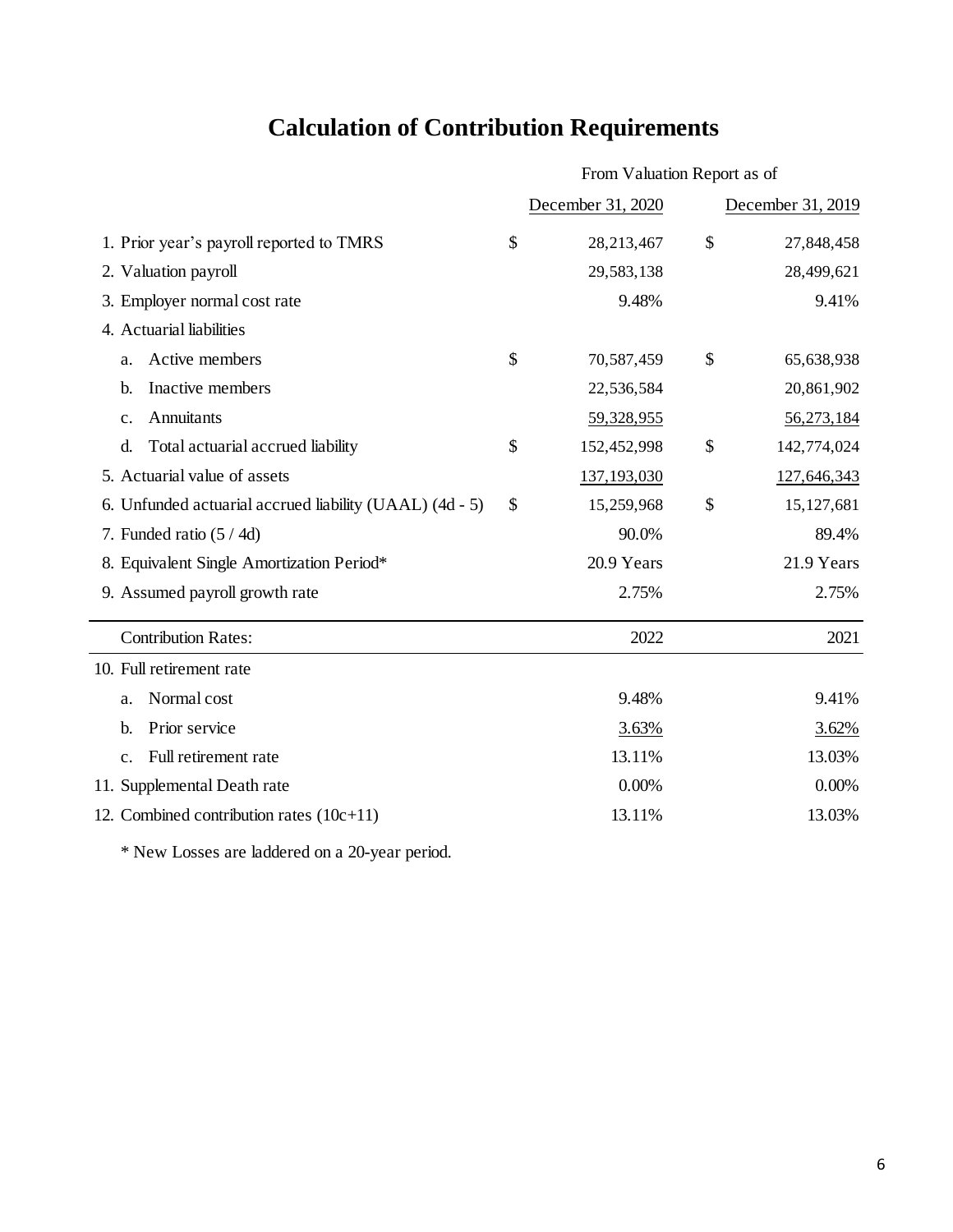| Year        |                              | Years     | Remaining        |              |            |
|-------------|------------------------------|-----------|------------------|--------------|------------|
| Established | Description                  | Remaining | Base             |              | Payment    |
| 2013        | 2013 Valuation (Fresh Start) | 20        | \$<br>12,604,787 | $\mathbb{S}$ | 913,483    |
| 2014        | 2014 Experience              | 20        | (1,685,803)      |              | (122, 172) |
| 2015        | 2015 Experience              | 25        | 470,066          |              | 29,581     |
| 2015        | 2015 Actuarial Changes       | 25        | 1,546,191        |              | 97,301     |
| 2016        | 2016 Experience              | 21        | 539,718          |              | 37,876     |
| 2017        | 2017 Experience              | 20        | (76,624)         |              | (5,553)    |
| 2018        | 2018 Experience              | 23        | 1,183,942        |              | 78,399     |
| 2019        | 2019 Experience              | 24        | 169,859          |              | 10,956     |
| 2019        | 2019 Actuarial Changes       | 24        | 329,438          |              | 21,249     |
| 2020        | 2020 Experience              | 20        | 178,394          |              | 12,928     |
|             | <b>Total</b>                 |           | 15,259,968       |              | 1,074,048  |

### **UAAL/OAAL Amortization Bases and Payments**

TMRS amortizes the UAAL/OAAL through the process of laddering each base created during the valuation process. The City's UAAL/OAAL equals the total of the remaining amortization bases. The City's Prior Service Rate equals the total amortization payments divided by the valuation payroll (Item 2 of the prior page).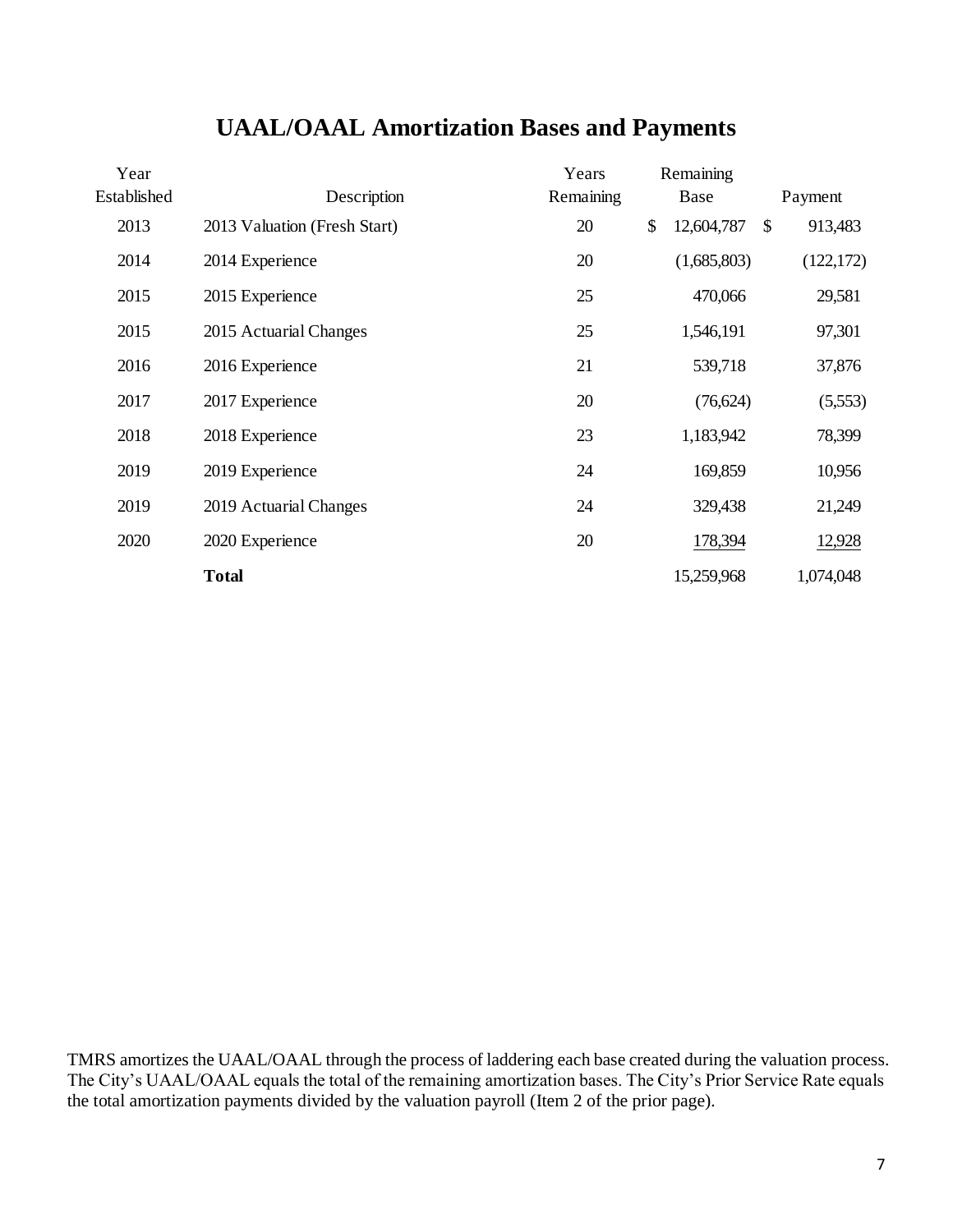### **Reconciliation of Full Retirement Rate from Prior Actuarial Valuation Report**

Actuarial valuations are based on long-term assumptions, and results in a specific year can, and almost certainly will, differ as actual plan experience deviates from the assumptions. The following table provides a detailed breakdown of changes in your city's Full Retirement Rate (ADEC) from 2021 to 2022. A brief description of such changes follows the table.

| Change in Full Retirement Rate                   |          |      |      |      |  |  |
|--------------------------------------------------|----------|------|------|------|--|--|
| Full Rate from 12/31/2019 Valuation (2021 Rate)  |          |      |      |      |  |  |
| <b>Benefit Changes</b>                           | $0.00 -$ | $\%$ |      |      |  |  |
| Return on Actuarial Value of Assets              | (0.08)   |      |      |      |  |  |
| <b>Contributions/Fully Amortized Prior Bases</b> | 0.01     |      |      |      |  |  |
| Payroll Growth                                   | (0.04)   |      |      |      |  |  |
| Normal Cost                                      | 0.07     |      |      |      |  |  |
| Liability Growth                                 | 0.12     |      |      |      |  |  |
| <b>Total Change</b>                              | 0.08     | $\%$ |      |      |  |  |
| Full Rate from 12/31/2020 Valuation (2022 Rate)  |          |      | 13 H | $\%$ |  |  |

**Benefit Changes** - Shows the increase or decrease in the contribution rate associated with any plan changes.

**Return on Actuarial Value of Assets (AVA)** - Shows the change in the contribution rate associated with the return on the AVA being different than the assumed 6.75%. For the year ending December 31, 2020, the return on an AVA basis was 7.01%. The impact may show as 0.00% due to rounding.

**Contributions/Fully Amortized Prior Bases** - Shows the total increase or decrease in the contribution rate associated with contributions different than the Full Rate, the contribution lag, and the impact of the amortization bases which become fully amortized as of this valuation since payments for those bases are no longer part of the prior service rate calculation. Contributions different from the Full Rate may include phase-in contributions, contributions in excess of the Full Rate, and/or lump sum contributions. The effect of the contribution lag refers to the time delay between the actuarial valuation date and the date the contribution rate becomes effective (i.e., the Actuarial Valuation as of December 31, 2020 sets the rate effective for 2022). This impact is expected to become immaterial once a city is contributing the Full Rate and the Full Rate stabilizes.

**Payroll Growth** - Shows the increase or decrease in the contribution rate associated with higher or lower than expected growth in the member city's overall payroll. The amortization payments were calculated assuming payroll grows at 2.75% per year. Overall payroll growth greater (less) than 2.75% will typically cause a decrease (increase) in the prior service rate.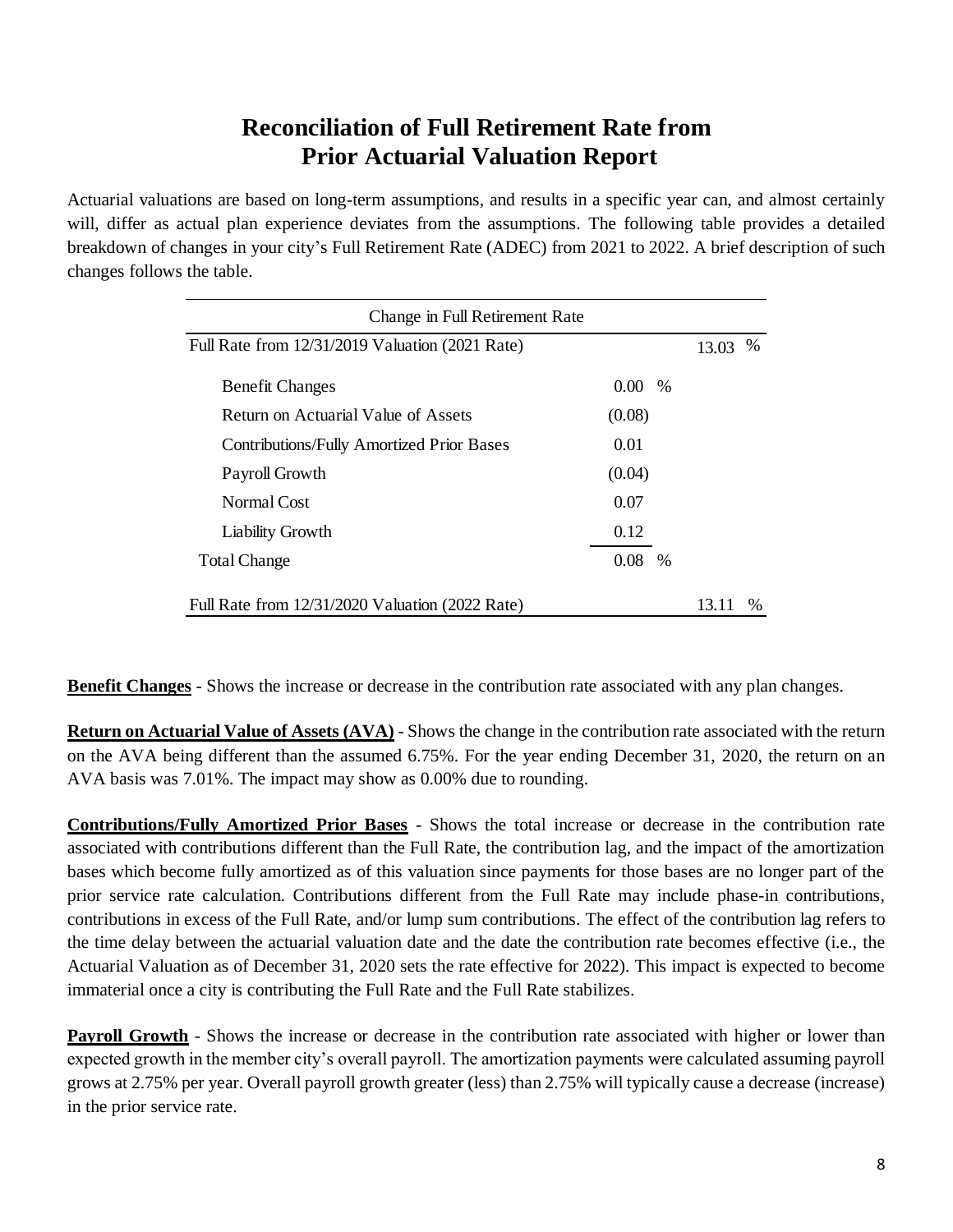**Normal Cost** - Shows the increase or decrease in the contribution rate associated with changes in the average normal cost rate for the city's active members. The normal cost rate for an employee is the contribution rate which, if applied to a member's compensation throughout their period of anticipated covered service with the city, would be sufficient to meet all benefits payable on their behalf. The salary-weighted average of the individual rates is the city's total normal cost rate. The employer normal cost rate is the pay-weighted average of the individual normal cost rates less the employee deposit rate and will generally increase (decrease) as the average entry age of the group increases (decreases).

**Liability Growth** - Shows the increase or decrease in the contribution rate associated with larger or lower than expected growth in the city's overall plan liabilities. The most significant sources for variance will be turnover and individual salary increases differing from the assumptions.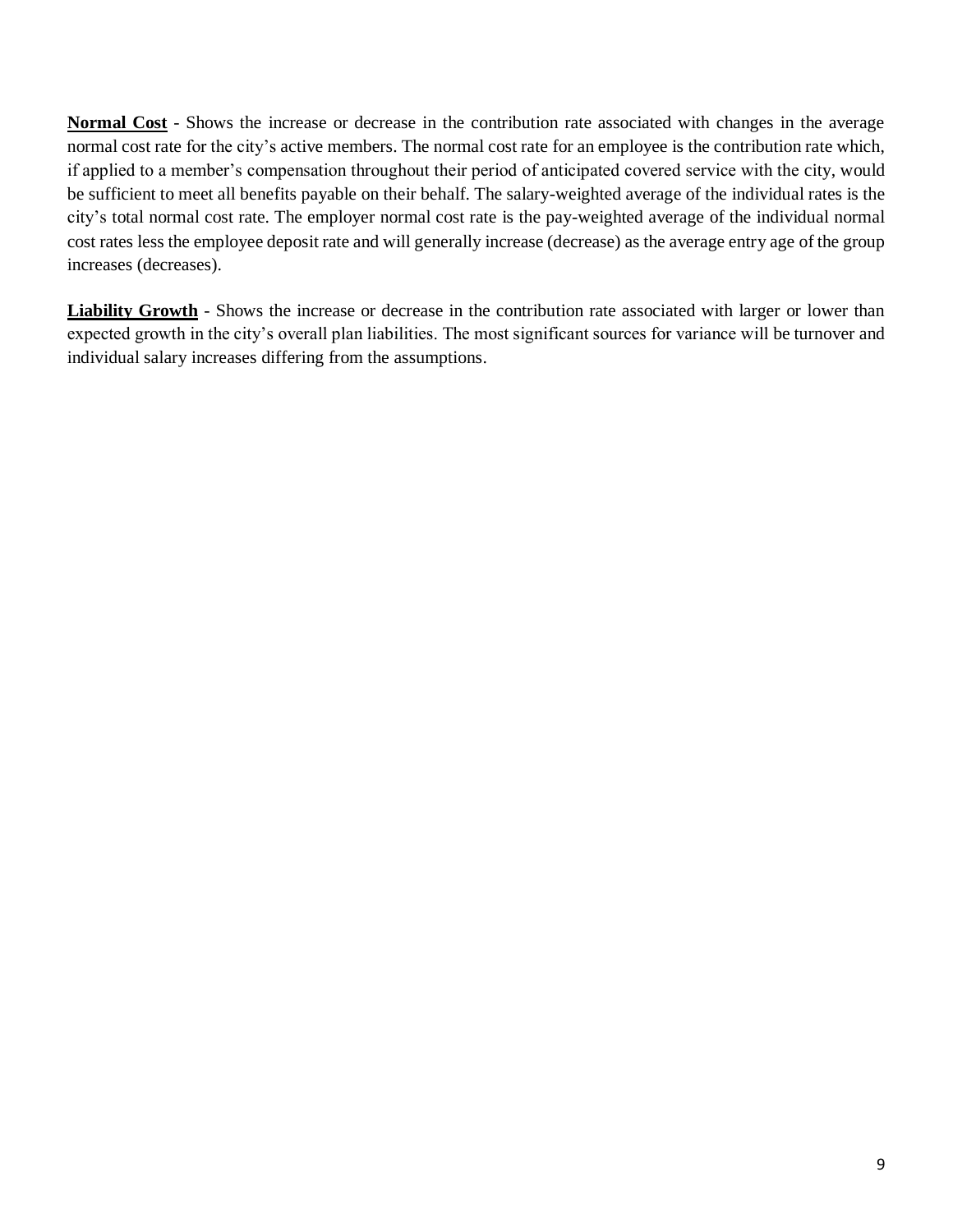|              |                  | Effective         |                 |                 |                   |                      |                   |                      |
|--------------|------------------|-------------------|-----------------|-----------------|-------------------|----------------------|-------------------|----------------------|
|              |                  | Retirement        | Employer        | Member          |                   | <b>External Cash</b> |                   |                      |
| Year Ending  | Payroll          | Contribution      | Contributions   | Contributions   | Benefit           | Flow for the         | Interest          | <b>BAF</b>           |
| December 31, | for the Year     | Rate <sup>a</sup> | for the Year    | for the Year    | Payments          | Year                 | Credit            | Balance <sup>b</sup> |
| (1)          | (2)              | (3)               | (4)             | (5)             | (6)               | (7)                  | (8)               | (9)                  |
|              |                  | (4)/(2)           |                 |                 |                   | $(4) + (5) + (6)$    |                   |                      |
| 2018         | \$<br>25,761,011 | 13.08%            | \$<br>3,369,540 | \$<br>1,803,271 | \$<br>(4,276,402) | $\$$<br>896,409      | \$<br>(3,528,087) | \$<br>112,031,227    |
| 2019         | 27,848,458       | 12.82%            | 3,570,170       | 1,949,392       | (5,118,244)       | 401,318              | 17,276,205        | 129,708,751          |
| 2020         | 28,213,467       | 13.05%            | 3,681,858       | 1,974,943       | (5,053,922)       | 602,879              | 9,665,015         | 139,976,645          |
| 2021         | 29,583,138       | 13.03%            | 3,854,683       | 2,070,820       | (6,524,917)       | (599, 414)           | 9,448,424         | 148,825,654          |
| 2022         | 30,396,674       | 13.11%            | 3,985,004       | 2,127,767       | (6,655,138)       | (542, 367)           | 10,045,732        | 158,329,019          |

## **Historical and Projected Accumulation of the BAF Balance**

a. Effective retirement contribution rate is the actual rate determined by dividing the employer contribution received by the payroll paid.

b. BAF Balance may not sum due to rounding.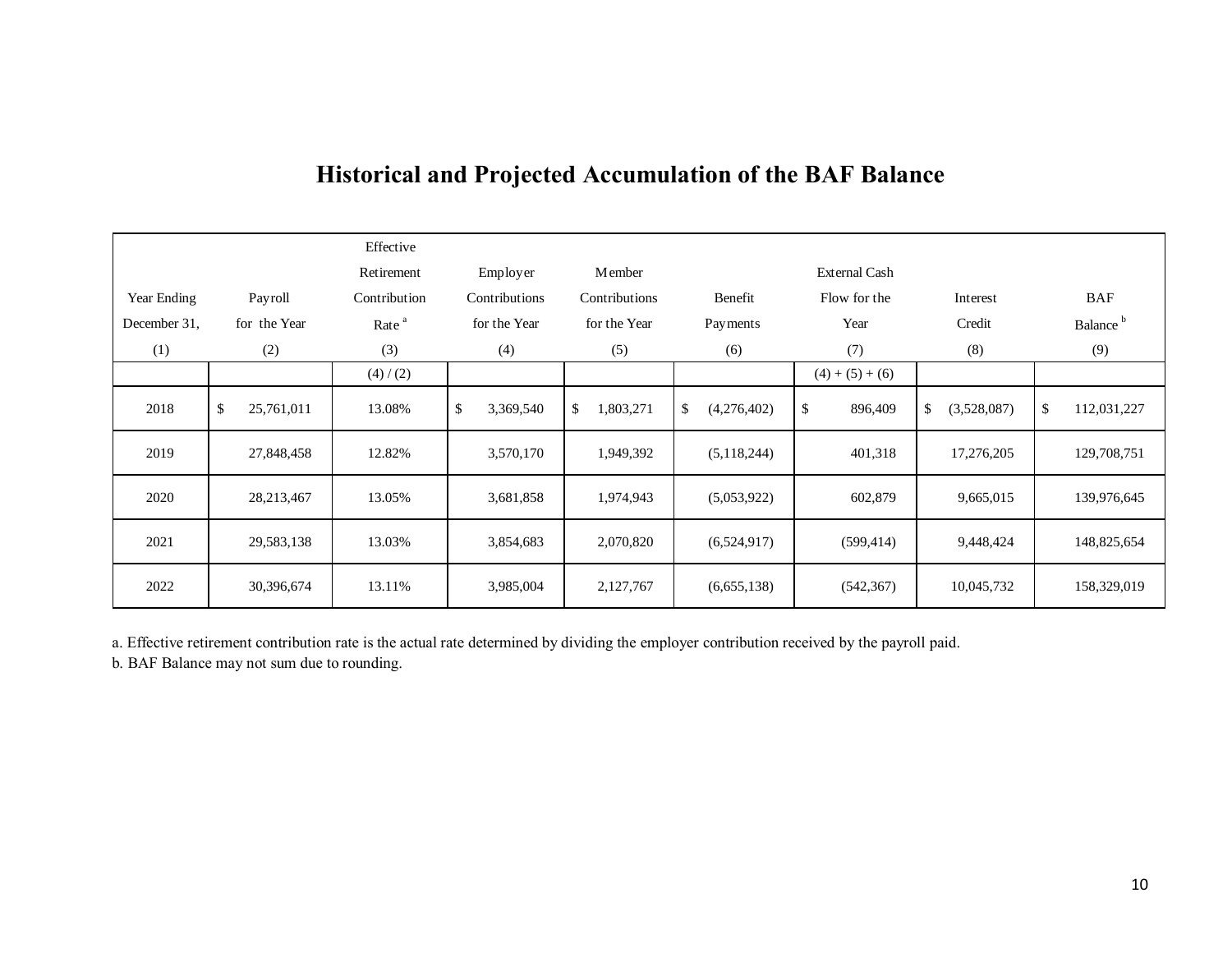# **Risks Associated with Measuring the Accrued Liability and Actuarially Determined Contribution**

Risk measures help with illustrating the potential volatility in the accrued liability and the actuarially determined contribution that results from the differences between actual plan experience and the actuarial assumptions. Risks facing a pension plan evolve over time. A young plan with virtually no investments and paying few benefits may experience little investment risk. An older plan with a large number of members in pay status and a significant trust may be much more exposed to investment risk. Generally accepted plan maturity measures include the following:

| Ratio of Market Value of Assets to Payroll                          | 5.0   |
|---------------------------------------------------------------------|-------|
| Ratio of Actuarial Accrued Liability to Payroll                     | 5.4   |
| Ratio of Actives to Retirees and Beneficiaries                      | 1.6   |
| Net Cash Flow as a Percentage of Market Value of Assets             | 0.4%  |
| Duration of Liabilities                                             | 18.3  |
| Change in Contribution Rate with 10% Decline in Assets (Smoothed)   | 0.34% |
| Change in Contribution Rate with 10% Decline in Assets (Unsmoothed) | 3.36% |

**Ratio of Market Value of Assets to Payroll** - The relationship between assets and payroll is a useful indicator of the potential volatility of contributions. For example, if the market value of assets is 4.0 times the payroll, a return on assets 5% different than assumed would equal 20% of payroll. A higher (lower) or increasing (decreasing) level of this maturity measure generally indicates a higher (lower) or increasing (decreasing) volatility in city contributions as a percentage of payroll.

**Ratio of Actuarial Accrued Liability to Payroll** - The ratio of liability to payroll may also be used as a measure of sensitivity of the liability itself. For example, if the actuarial accrued liability is 5.0 times the payroll, a change in liability 2% other than assumed would equal 10% of payroll. A higher (lower) or increasing (decreasing) level of this maturity measure generally indicates a higher (lower) or increasing (decreasing) volatility in liability (and also city contributions) as a percentage of payroll.

The relationship between the actuarial accrued liability and payroll is a useful indicator of the potential longer term asset-related volatility once the current UAAL is fully amortized. A funding policy that targets a funded ratio of 100% is expected to result in the ratio of assets to payroll and the ratio of liability to payroll converging over time.

**Ratio of Actives to Retirees and Beneficiaries** - A young plan with many active members and few retirees will have a high ratio of active to retirees. A mature open plan may have close to the same number of actives to retirees resulting in a ratio near 1.0. A super-mature or closed plan may have significantly more retirees than actives resulting in a ratio below 1.0.

**Net Cash Flow as a Percentage of Market Value of Assets** - A positive net cash flow means contributions exceed benefits and expenses. A negative cash flow means existing funds are being used to make payments. A certain amount of negative net cash flow is generally expected to occur when benefits are prefunded through a qualified